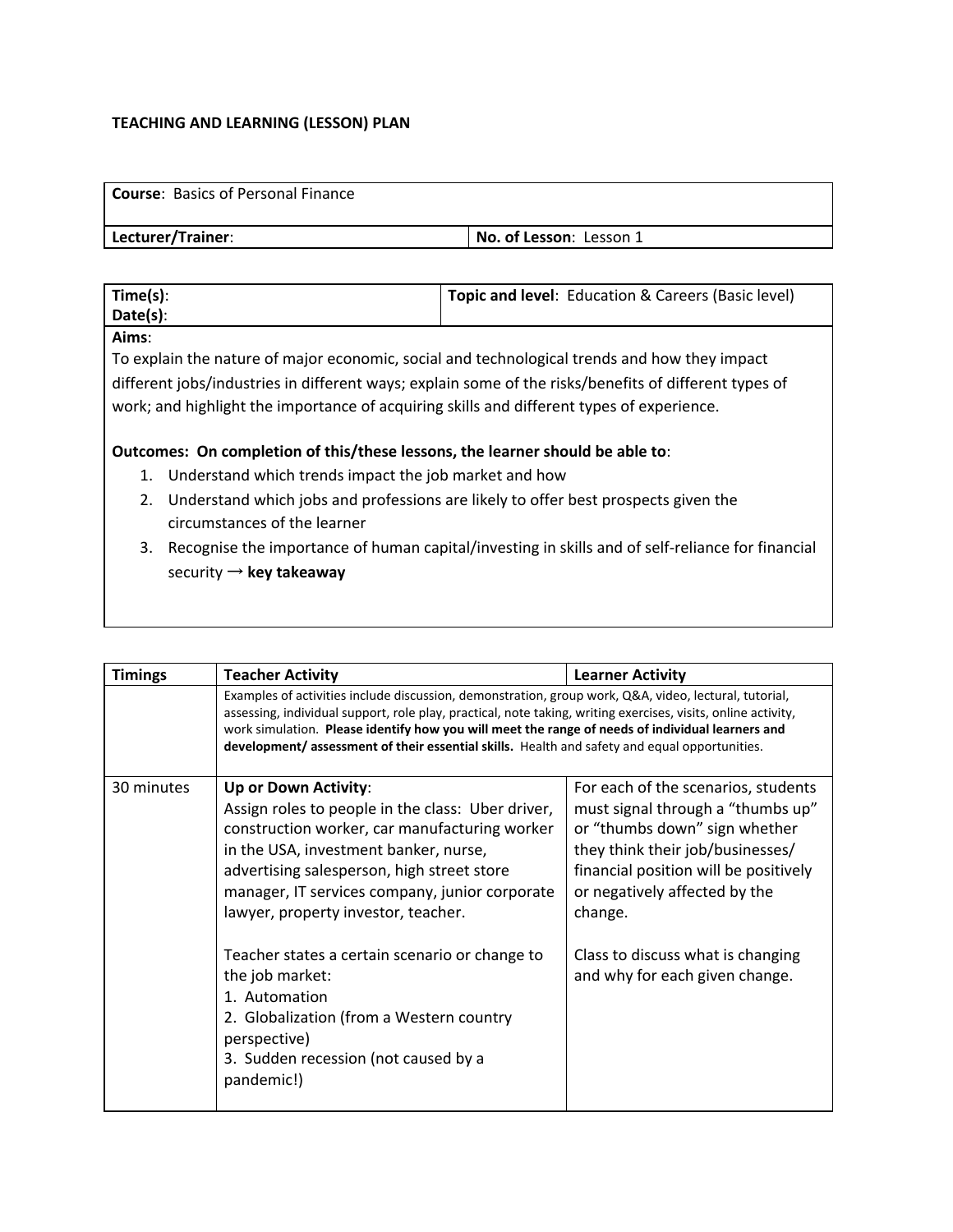| Teacher explains briefly:<br>Automation means that more and more tasks<br>can be performed by computers and machines.<br>The use of computers, modern communications<br>and robotics - which become ever cheaper and<br>more powerful - makes many manual and<br>repetitive tasks redundant or subject to<br>automation.<br>Often, the jobs do not disappear but are<br>redefined, with machines doing repetitive or<br>menial tasks while people continue to do tasks<br>that require judgment, creativity, or personal<br>interaction. For example, bank tellers may be<br>replaced by ATMs and online banking for<br>routine transactions, but financial advisers can<br>help with personalized advice and complex<br>services. Store merchandising experts may be<br>less needed, but demand for e-marketing<br>experts will increase. Careers as robot<br>maintenance experts may replace assembly line<br>jobs in manufacturing.<br>These trends drive home the importance of<br>special skills and know-how to do well in the<br>new economy. | After listening to the explanation,<br>students discuss and indicate which<br>jobs are positively or negatively or<br>negatively affected; teacher<br>corrects and explains if needed:<br>Up or Continuing: teacher,<br>$\bullet$<br>nurse, hairdresser, lawyer,<br>e-marketing expert, graphic<br>designer, robot maintenance<br>specialist<br>Down: car manufacturing<br>$\bullet$<br>worker, steel worker, bank<br>teller, supermarket cashier<br>Key point: professions which are<br>dependent on social interaction<br>and communication are less<br>impacted by automation, but this<br>may change as AI develops and<br>new technologies appear. |
|------------------------------------------------------------------------------------------------------------------------------------------------------------------------------------------------------------------------------------------------------------------------------------------------------------------------------------------------------------------------------------------------------------------------------------------------------------------------------------------------------------------------------------------------------------------------------------------------------------------------------------------------------------------------------------------------------------------------------------------------------------------------------------------------------------------------------------------------------------------------------------------------------------------------------------------------------------------------------------------------------------------------------------------------------|---------------------------------------------------------------------------------------------------------------------------------------------------------------------------------------------------------------------------------------------------------------------------------------------------------------------------------------------------------------------------------------------------------------------------------------------------------------------------------------------------------------------------------------------------------------------------------------------------------------------------------------------------------|
| Globalization means growing international<br>trade and the interdependence of national<br>economies. Few products are produced entirely<br>in one country; the majority are made up of<br>raw materials and components that are<br>produced and assembled in various parts of the<br>world.<br>Teacher could mention that there has been a<br>bit of a backlash against globalization recently,<br>for example Brexit and President Trump.<br>Globalization is unlikely to beat a full retreat,<br>but more things could be made closer to home<br>in future.                                                                                                                                                                                                                                                                                                                                                                                                                                                                                        | After listening to the explanation,<br>students discuss and indicate which<br>jobs are positively or negatively or<br>negatively affected; teacher<br>corrects and explains if needed:<br>Up: IT services manager, high<br>$\bullet$<br>street store manager, industrial<br>designer, nano-tech engineer,<br>physiotherapist<br>Down: car manufacturing<br>worker, garment sewer,<br>computer programmer, legal<br>clerk, call center operator                                                                                                                                                                                                          |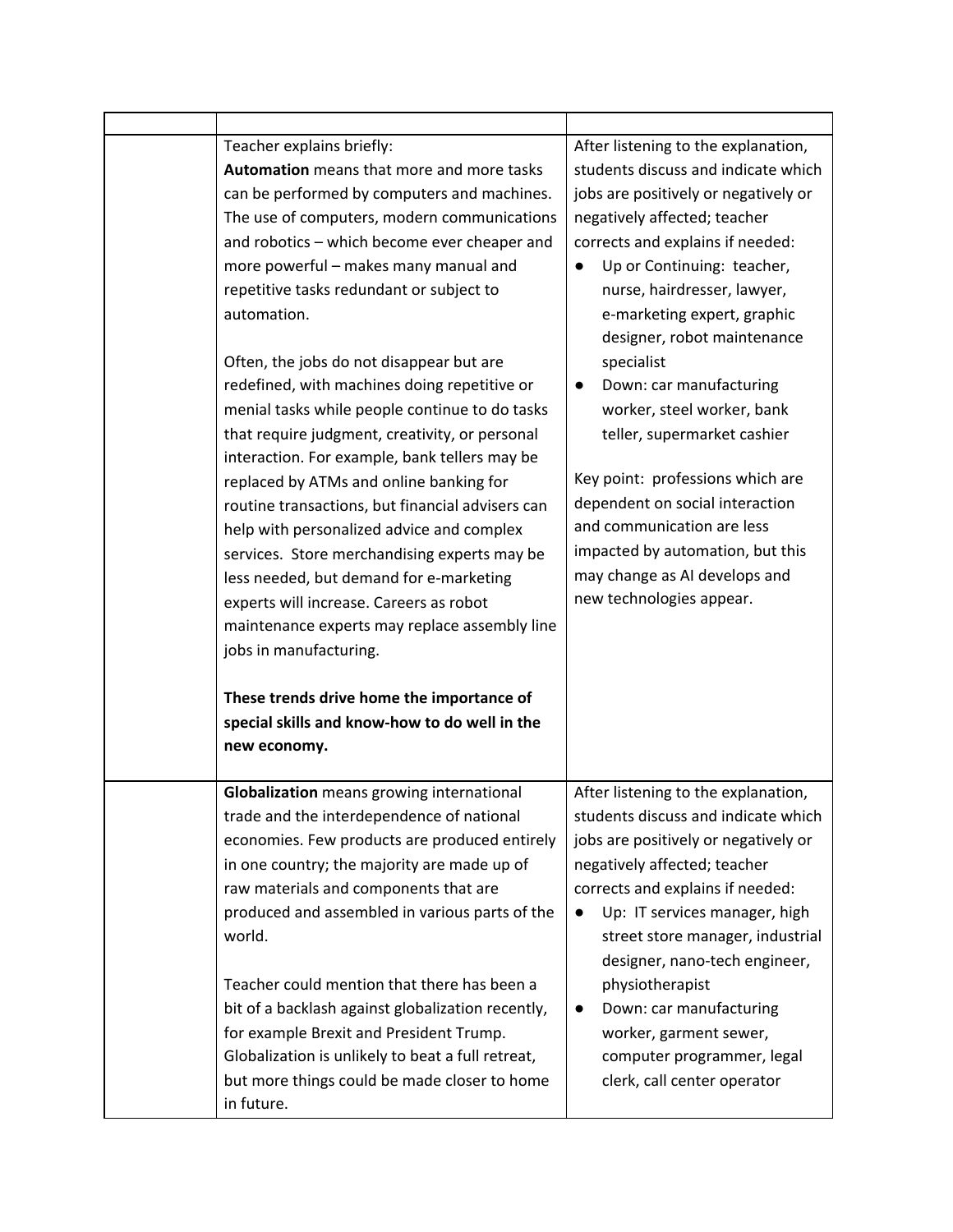|                                                                                                                                                                                                                                                                                                                                                                                                                                                                                                                                                                                                                           | Key point: to cut costs, businesses<br>outsource manufacturing to LEDCs<br>evaporating jobs in their home<br>country. Globalisation also means<br>greater movement of people;<br>immigration to rich countries<br>sometimes leads to greater<br>competition for lower paid jobs,<br>e.g., construction, social care.                                                                                                          |
|---------------------------------------------------------------------------------------------------------------------------------------------------------------------------------------------------------------------------------------------------------------------------------------------------------------------------------------------------------------------------------------------------------------------------------------------------------------------------------------------------------------------------------------------------------------------------------------------------------------------------|-------------------------------------------------------------------------------------------------------------------------------------------------------------------------------------------------------------------------------------------------------------------------------------------------------------------------------------------------------------------------------------------------------------------------------|
| A sudden recession: recessions have different<br>causes, but there are some professions which in<br>general are better protected.                                                                                                                                                                                                                                                                                                                                                                                                                                                                                         | After listening to the explanation,<br>students discuss and indicate which<br>jobs are positively or negatively or<br>negatively affected; teacher<br>corrects and explains if needed:<br>Unaffected: physician, nurse,<br>teacher, police agent, civil<br>servant<br>Down: everyone else<br>Key point: professions where<br>demand is less reliant on a<br>booming economy tend to be<br>better protected against recession. |
| <b>Conclusion:</b><br>The nature of work is changing, with less<br>1.<br>permanent jobs and more short-term,<br>temporary or part-time jobs - a more<br>precarious work environment.<br>There are longer term gradual shifts, e.g.,<br>2.<br>globalisation, emergence of artificial<br>intelligence, disruptive technologies<br>There are shorter term shocks to the job<br>3.<br>market, e.g., recessions or financial crises<br>There are 2 major implications for everyone:<br>Keep upgrading your skills and knowledge<br>1.<br>to remain in demand in the labor market<br>Rely on yourself for basic financial<br>2. | Individual students to present and<br>discuss what they see as major<br>consequences for their own lives<br>and careers.                                                                                                                                                                                                                                                                                                      |
|                                                                                                                                                                                                                                                                                                                                                                                                                                                                                                                                                                                                                           | security, including saving for a rainy day,                                                                                                                                                                                                                                                                                                                                                                                   |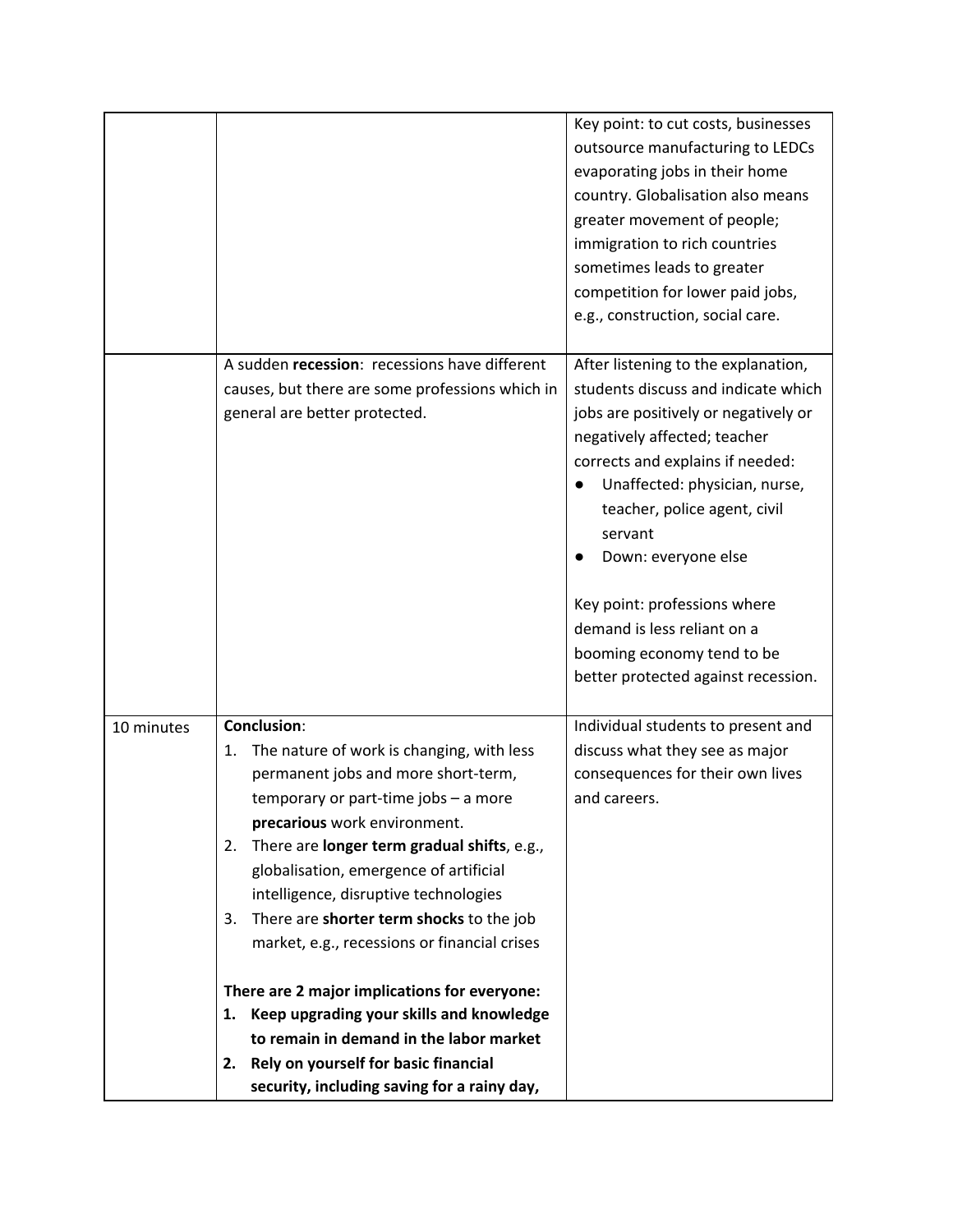| planning for expenses like home purchase<br>or higher education, and building a nest<br>egg for retirement                                              |  |
|---------------------------------------------------------------------------------------------------------------------------------------------------------|--|
| 3-5 questions on<br>https://elioragames.com/courses/basics-of-fina<br>ncial-literacy/lessons/test-lesson-basic-level/qu<br>izzes/test-education-career/ |  |

# **Resources required**:

FT [article](https://www.ft.com/content/dbf6d632-2e55-11ea-84be-a548267b914b) about how to manage ups and downs, written by head of careers service at Oxford University:

- Recognise and accept that there will be uncertainty around many future events; consider the opportunities that uncertainty might bring.
- There is a structural increase in uncertainty as you move along the path from school (rigid) to university (more freedom and choices within a structure) to the workplace (no future guarantees, you are likely to have to create your own pathways).
- Reflect that you have already coped with uncertainty in the past and will be able to do so again. Of the hundreds of concerns you have had in your life, almost all have been solved. Focus on activities inside your zone of control: your skills, experiences and choices.
- Avoid trying to impose a structure on essentially uncontrollable events.
- From a career point of view, up-to-date, deep technical or vocational skills and broad, transferable employability skills are key.
- In workplaces, seek ways to demonstrate that you take responsibility and achieve things in teamwork, leadership, communication, problem solving and initiative.
- Outside work, gain experience and transferable skills by joining a charity board or volunteering.
- Build your vocational skills for example in coding, learning a language or writing a blog.

# **Additional Material**:

A [podcast](https://www.ft.com/video/1daf4cf3-563c-4d3d-aa3e-c0bf860b8008) on the changing world of work and FT Schools Youtube [videos](https://www.youtube.com/playlist?list=PLqIpf04KBv61XrP8rtadMl5YpVxZt7Wkc) on starting your career.

Mini-course and test on Basics of Financial Literacy: [www.elioragames/basics-of-financial-literacy-mini-course-test/](http://www.elioragames/basics-of-financial-literacy-mini-course-test/)

**Methods of assessment during this lesson/training session**: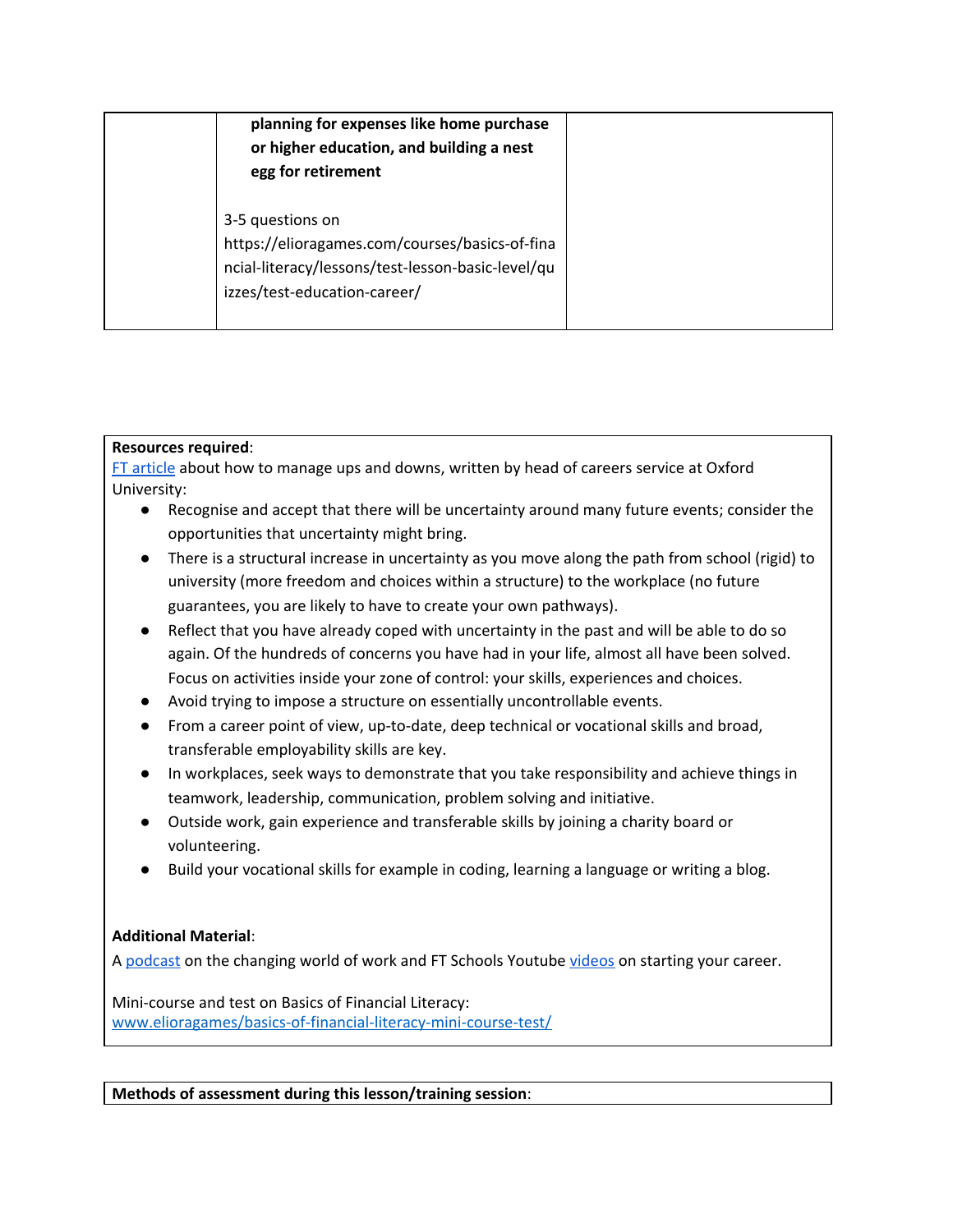5 Multiple-Choice Questions, 60 second discussion in pairs on each one, and then 60 second discussion as a group:

How does automation affect the labor market:

- A. It increases demand for repetitive tasks
- B. It reduces demand for repetitive tasks
- C. It reduces demand for all jobs
- D. It lengthens average working hours

Answer: B. Automation reduces demand for repetitive tasks that can be done by machines. The definition of repetitive tasks continues to change as innovations like Artifical Intelligence expand the range of activities that can be automated.

Is university education generally a good investment in the UK?

- A. No, it costs a lot and the knowledge gained gets quickly outdated
- B. Yes, university graduates tend to earn more in the long run
- C. Yes, but only if you get a scholarship
- D. Yes, but only if tuition is free

Answer: B. University graduates tend to earn more in the long run, with extra earnings exceeding the cost of studies. But the type of studies and fit with individual abilities are important factors.

What are the advantages of apprenticeships?

- A. They combine theoretical learning with practical experience
- B. Apprentices earn no salary but get free accommodation
- C. Apprentices can get interest-free loans from the government
- D. Apprentices earn more than university graduates on average

Answer: A. Apprenticeships combine theoretical learning with practical work experience. They can be helpful for many types of jobs, though you still need to continue updating and broadening your knowledge.

What are the advantages of the "gig" economy for workers:

- A. Flexible working hours
- B. Short working hours
- C. High earnings
- D. Job security
- E. Ancillary benefits

Answer: A. Gig economy workers may have more flexibility in working hours, but often need to work long hours for relatively low pay, have no job security and limited career prospects.)

What is the definition of human capital:

- A. A capital city with pleasant living conditions
- B. The city with the largest population in a country
- C. Acquisition of education, skills, and experience by an individual
- D. Money invested to achieve social objectives

Answer: C. Human capital is the value of the education, skills, and practical experience acquired by people. Investments in human capital generate among the highest returns available for individuals and for countries as they increase their long-term earning potential.